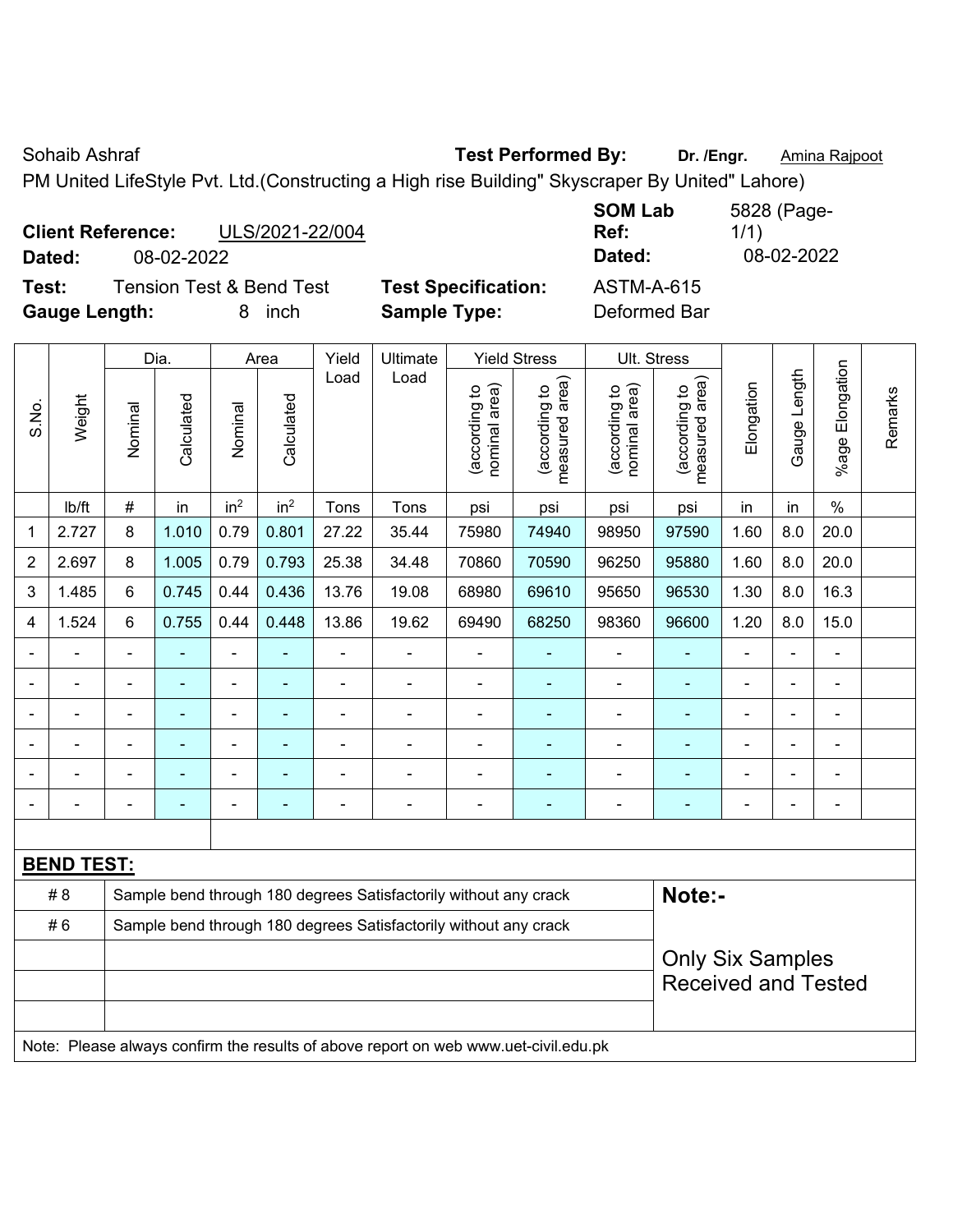Israr Ullah Khan **Test Performed By: Dr. /Engr.** S.Asad Ali Gillani

RE Nespak.(Const. of underpass Across Bedian Rd. Connecting Ph-VI with Ph-IX,DHA LHR)

| <b>Client Reference:</b> | 3790/102/IUK/UET/01/40 |
|--------------------------|------------------------|
|                          |                        |

**Test:** Tension Test & Bend Test **Test Specification:** ASTM-A-615 **Gauge Length:** 8 inch **Sample Type:** Deformed Bar (Mughal Steel)

**SOM Lab Ref:**  5827 (Page-1/1) **Dated:** 07-02-2022 **Dated:** 08-02-2022

|                |                   |                           | Dia.                     |                              | Area                     | Yield          | Ultimate                                                                            |                                | <b>Yield Stress</b>             |                                | Ult. Stress                     |                          |              |                          |         |
|----------------|-------------------|---------------------------|--------------------------|------------------------------|--------------------------|----------------|-------------------------------------------------------------------------------------|--------------------------------|---------------------------------|--------------------------------|---------------------------------|--------------------------|--------------|--------------------------|---------|
| S.No.          | Weight            | Nominal                   | Calculated               | Nominal                      | Calculated               | Load           | Load                                                                                | (according to<br>nominal area) | (according to<br>measured area) | nominal area)<br>(according to | measured area)<br>(according to | Elongation               | Gauge Length | %age Elongation          | Remarks |
|                | lb/ft             | $\#$                      | in                       | in <sup>2</sup>              | in <sup>2</sup>          | Tons           | Tons                                                                                | psi                            | psi                             | psi                            | psi                             | in                       | in           | $\frac{0}{0}$            |         |
| $\mathbf 1$    | 1.037             | 5                         | 0.623                    | 0.31                         | 0.305                    | 11.54          | 13.68                                                                               | 82100                          | 83440                           | 97330                          | 98920                           | 1.20                     | 8.0          | 15.0                     |         |
| $\overline{2}$ | 1.051             | 5                         | 0.627                    | 0.31                         | 0.309                    | 11.42          | 13.68                                                                               | 81230                          | 81490                           | 97330                          | 97640                           | 1.20                     | 8.0          | 15.0                     |         |
|                |                   |                           |                          | $\blacksquare$               | ۰                        |                | $\blacksquare$                                                                      |                                |                                 |                                |                                 | $\blacksquare$           | L,           | $\blacksquare$           |         |
|                |                   |                           | ÷                        | ۰                            | $\overline{\phantom{0}}$ | ۰              | $\overline{\phantom{a}}$                                                            | $\blacksquare$                 | $\blacksquare$                  | $\blacksquare$                 | $\blacksquare$                  | $\overline{\phantom{0}}$ | ä,           | $\overline{\phantom{a}}$ |         |
| $\blacksquare$ | $\blacksquare$    | $\overline{\phantom{a}}$  | ä,                       | $\qquad \qquad \blacksquare$ | ÷                        | $\blacksquare$ | $\blacksquare$                                                                      | $\blacksquare$                 | ۰                               | ÷,                             | $\blacksquare$                  | ÷,                       | L.           | $\blacksquare$           |         |
|                |                   | $\overline{\phantom{a}}$  | ۰                        | $\qquad \qquad \blacksquare$ | ۰                        | $\blacksquare$ | $\blacksquare$                                                                      | $\blacksquare$                 | ۰                               | $\blacksquare$                 | $\blacksquare$                  | $\blacksquare$           | ä,           | $\blacksquare$           |         |
|                |                   | $\overline{\phantom{a}}$  | ä,                       | $\blacksquare$               | ÷                        | $\blacksquare$ | ÷.                                                                                  | $\blacksquare$                 | ÷,                              | $\blacksquare$                 | $\blacksquare$                  | $\blacksquare$           | ä,           | $\blacksquare$           |         |
|                |                   | ٠                         |                          | $\blacksquare$               | ۰                        | $\blacksquare$ |                                                                                     |                                |                                 |                                | $\blacksquare$                  |                          |              | $\blacksquare$           |         |
|                |                   |                           |                          |                              |                          |                |                                                                                     |                                |                                 |                                |                                 |                          |              |                          |         |
|                |                   |                           | $\overline{\phantom{0}}$ | ۰                            | $\overline{\phantom{0}}$ | $\blacksquare$ | $\blacksquare$                                                                      | $\overline{\phantom{0}}$       | $\overline{\phantom{0}}$        | $\blacksquare$                 | $\blacksquare$                  | $\overline{\phantom{0}}$ | ä,           | $\blacksquare$           |         |
|                |                   |                           |                          |                              |                          |                |                                                                                     |                                |                                 |                                |                                 |                          |              |                          |         |
|                | <b>BEND TEST:</b> |                           |                          |                              |                          |                |                                                                                     |                                |                                 |                                |                                 |                          |              |                          |         |
|                | #5                |                           |                          |                              |                          |                | Sample bend through 180 degrees Satisfactorily without any crack                    |                                |                                 |                                | Note:-                          |                          |              |                          |         |
|                |                   |                           |                          |                              |                          |                |                                                                                     |                                |                                 |                                |                                 |                          |              |                          |         |
|                |                   | <b>Only Three Samples</b> |                          |                              |                          |                |                                                                                     |                                |                                 |                                |                                 |                          |              |                          |         |
|                |                   |                           |                          |                              |                          |                |                                                                                     |                                |                                 |                                | <b>Received and Tested</b>      |                          |              |                          |         |
|                |                   |                           |                          |                              |                          |                |                                                                                     |                                |                                 |                                |                                 |                          |              |                          |         |
|                |                   |                           |                          |                              |                          |                | Note: Please always confirm the results of above report on web www.uet-civil.edu.pk |                                |                                 |                                |                                 |                          |              |                          |         |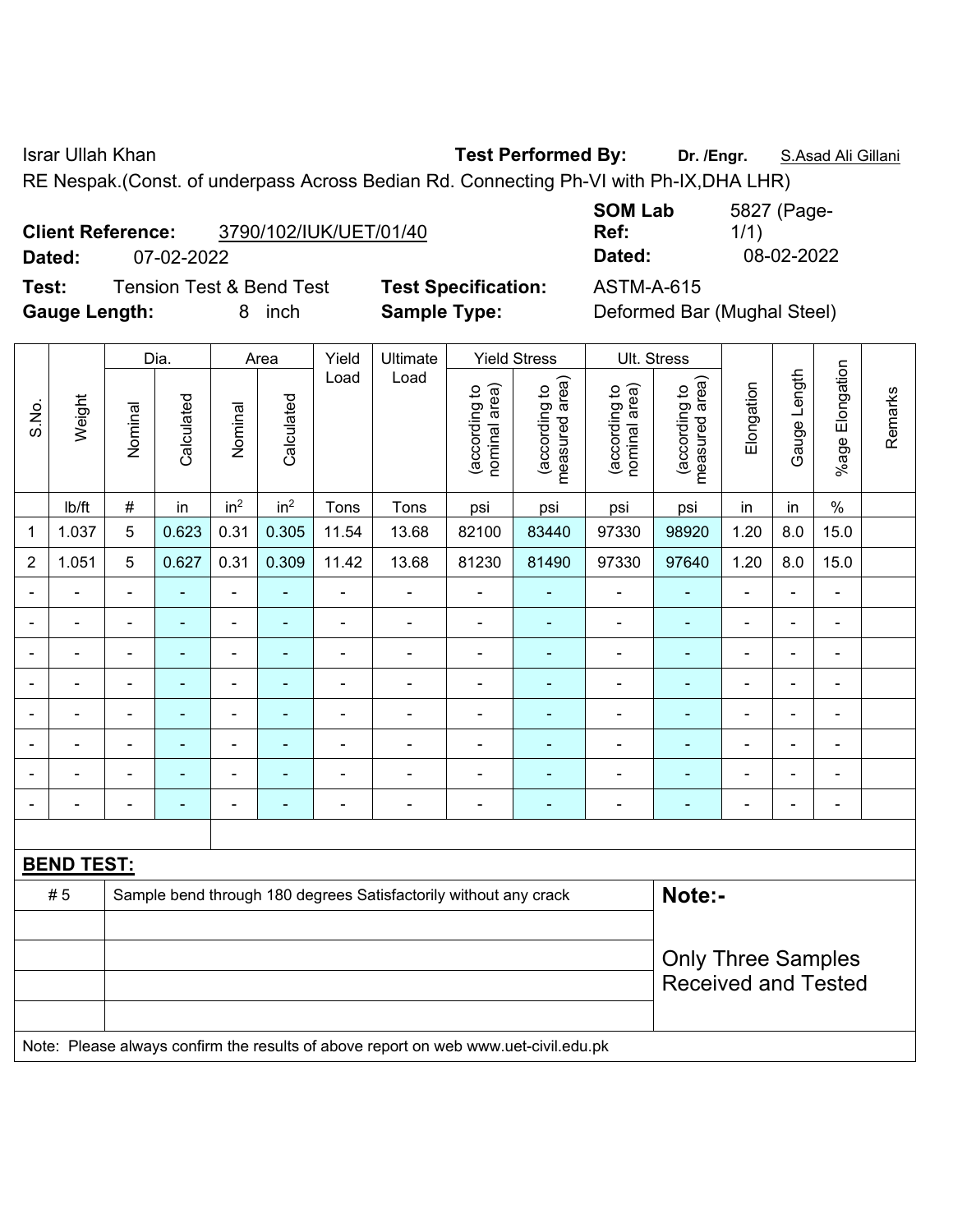Nasir Nadeem **Test Performed By:** Dr. /Engr. **Asad Ali Gillani** Associates Associates Associates Associates Associates Associates Associates Associates Associates Associates Associates Associates Associates Associates Asso

Head Of Department, Deign & Const. Deptt-HO City School.(Bahria Campus Lahore Ph-II)

|        | <b>Client Reference:</b> | ICS/D&C/HO/001/2022                 |      |  |  |
|--------|--------------------------|-------------------------------------|------|--|--|
| Dated: | 03-02-2022               |                                     |      |  |  |
| Test:  |                          | <b>Tension Test &amp; Bend Test</b> | Test |  |  |

Specification: **ASTM-A-615 Gauge Length:** 8 inch **Sample Type:** Deformed Bar

**SOM Lab Ref:**  5829 (Page-1/1) **Dated:** 03-02-2022 **Dated:** 08-02-2022

|                                                                        |                   | Dia.           |                                                                  | Area            |                 | Yield | Ultimate | <b>Yield Stress</b>            |                                 | Ult. Stress                    |                                    |                              |                              |                       |         |
|------------------------------------------------------------------------|-------------------|----------------|------------------------------------------------------------------|-----------------|-----------------|-------|----------|--------------------------------|---------------------------------|--------------------------------|------------------------------------|------------------------------|------------------------------|-----------------------|---------|
| S.No.                                                                  | Weight            | Nominal        | Calculated                                                       | Nominal         | Calculated      | Load  | Load     | nominal area)<br>(according to | measured area)<br>(according to | (according to<br>nominal area) | area)<br>(according to<br>measured | Elongation                   | Length<br>Gauge I            | Elongation<br>$%$ age | Remarks |
|                                                                        | lb/ft             | #              | in                                                               | in <sup>2</sup> | in <sup>2</sup> | Tons  | Tons     | psi                            | psi                             | psi                            | psi                                | in                           | in                           | $\%$                  |         |
| 1                                                                      | 2.664             | 8              | 0.998                                                            | 0.79            | 0.783           | 30.14 | 37.82    | 84150                          | 84900                           | 105580                         | 106520                             | 1.00                         | 8.0                          | 12.5                  |         |
| $\overline{2}$                                                         | 2.654             | 8              | 0.997                                                            | 0.79            | 0.780           | 33.94 | 39.83    | 94770                          | 95980                           | 111190                         | 112610                             | 1.10                         | 8.0                          | 13.8                  |         |
| 3                                                                      | 1.461             | 6              | 0.739                                                            | 0.44            | 0.429           | 16.43 | 20.03    | 82370                          | 84480                           | 100400                         | 102980                             | 1.10                         | 8.0                          | 13.8                  |         |
| 4                                                                      | 1.504             | 6              | 0.750                                                            | 0.44            | 0.442           | 16.51 | 20.61    | 82780                          | 82400                           | 103310                         | 102850                             | 1.00                         | 8.0                          | 12.5                  |         |
| 5                                                                      | 0.687             | 4              | 0.507                                                            | 0.20            | 0.202           | 6.14  | 9.19     | 67670                          | 67000                           | 101390                         | 100390                             | 1.30                         | 8.0                          | 16.3                  |         |
| 6                                                                      | 0.672             | 4              | 0.501                                                            | 0.20            | 0.197           | 6.14  | 8.94     | 67670                          | 68700                           | 98580                          | 100080                             | 1.30                         | 8.0                          | 16.3                  |         |
|                                                                        |                   |                |                                                                  |                 |                 |       |          |                                |                                 |                                |                                    | ۰                            |                              |                       |         |
|                                                                        |                   | $\blacksquare$ |                                                                  |                 |                 |       |          |                                |                                 |                                |                                    | ۰                            | $\blacksquare$               |                       |         |
|                                                                        |                   |                |                                                                  |                 |                 |       |          |                                |                                 |                                |                                    | ۰                            |                              |                       |         |
|                                                                        |                   |                |                                                                  |                 |                 |       |          | ۰                              |                                 |                                |                                    | $\qquad \qquad \blacksquare$ | $\qquad \qquad \blacksquare$ |                       |         |
|                                                                        |                   |                |                                                                  |                 |                 |       |          |                                |                                 |                                |                                    |                              |                              |                       |         |
|                                                                        | <b>BEND TEST:</b> |                |                                                                  |                 |                 |       |          |                                |                                 |                                |                                    |                              |                              |                       |         |
| #8<br>Sample bend through 180 degrees Satisfactorily without any crack |                   |                |                                                                  |                 |                 |       |          |                                |                                 |                                | Note:-                             |                              |                              |                       |         |
|                                                                        | #6                |                | Sample bend through 180 degrees Satisfactorily without any crack |                 |                 |       |          |                                |                                 |                                |                                    |                              |                              |                       |         |

| <b>Only Nine Samples</b> |
|--------------------------|
| Received and Tested      |

Note: Please always confirm the results of above report on web www.uet-civil.edu.pk

#4 | Sample bend through 180 degrees Satisfactorily without any crack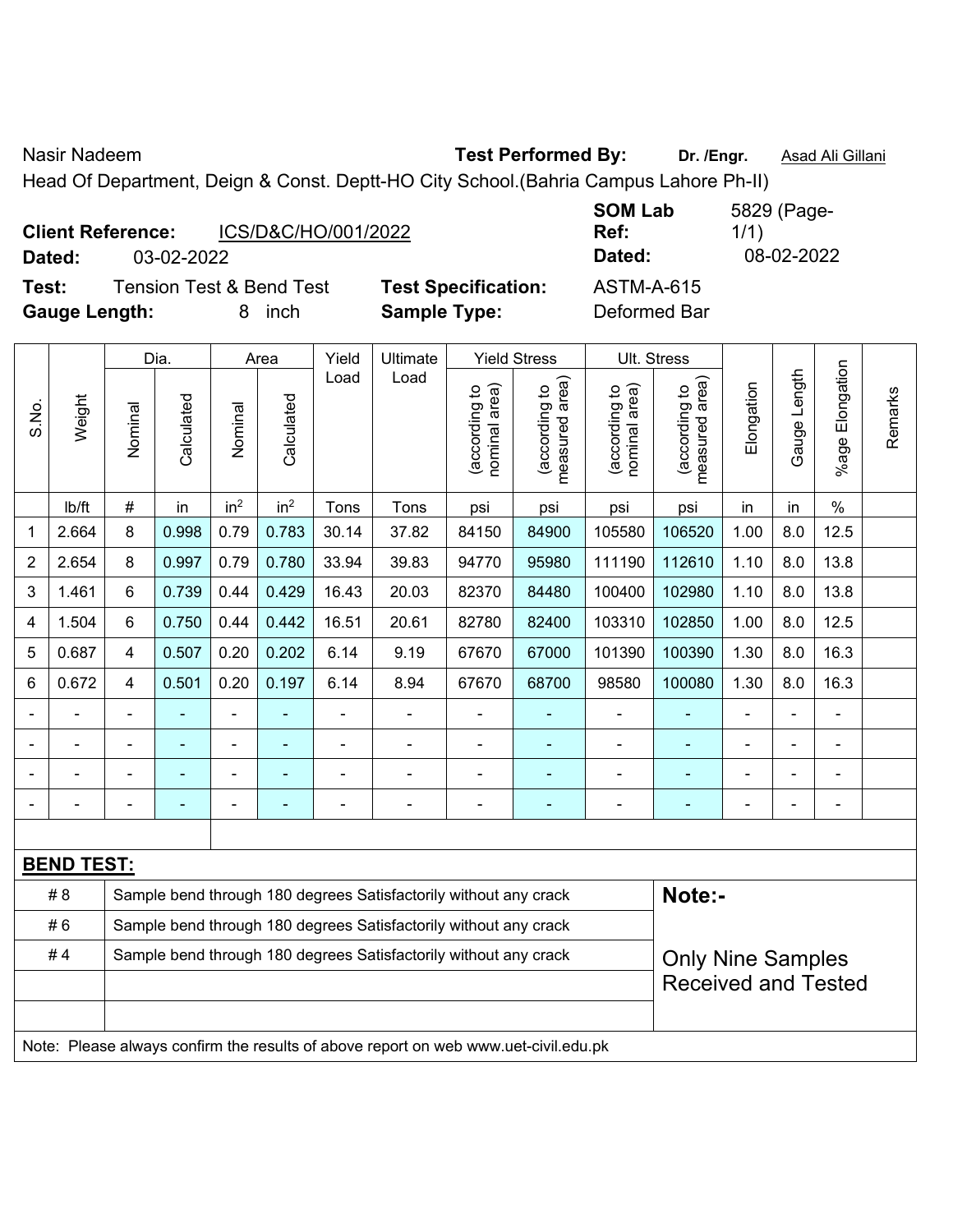Mehmood Iqbal Cheema **Test Performed By: Dr. /Engr.** Mazhar Saleem

RE ECSP (Pvt)Ltd.Lahore.(Infra Dev And Const. Of Affordable Housing Unit At Moza Rakh Paji)

|                          | <b>Client Reference:</b><br>ECSP/Re/LH/25 |                        | Ref:   | 1/1        |
|--------------------------|-------------------------------------------|------------------------|--------|------------|
| Dated:                   | 07-02-2022                                |                        | Dated: | 08-02-2022 |
| <b>The Second Second</b> | T TIOPITI                                 | ______________________ |        |            |

| <b>SOM Lab</b> | 5830 (Page- |
|----------------|-------------|
| Ref:           | 1/1)        |
| Dated:         | 08-02-2022  |

**Test:** Tension Test & Bend Test **Test Specification:** ASTM-A-615 **Gauge Length:** 8 inch **Sample Type:** Deformed Bar (Mughal Steel)

|              | <b>Test Specification:</b> |  |
|--------------|----------------------------|--|
| Sample Type: |                            |  |

|                                                                        |                   |                                                                  | Dia.                     |                 | Area                     |       | Yield<br>Ultimate                                                                   |                                | <b>Yield Stress</b>             |                                | Ult. Stress                     |                                                    |              |                          |         |
|------------------------------------------------------------------------|-------------------|------------------------------------------------------------------|--------------------------|-----------------|--------------------------|-------|-------------------------------------------------------------------------------------|--------------------------------|---------------------------------|--------------------------------|---------------------------------|----------------------------------------------------|--------------|--------------------------|---------|
| S.No.                                                                  | Weight            | Nominal                                                          | Calculated               | Nominal         | Calculated               | Load  | Load                                                                                | nominal area)<br>(according to | (according to<br>measured area) | nominal area)<br>(according to | measured area)<br>(according to | Elongation                                         | Gauge Length | Elongation<br>$%$ age    | Remarks |
|                                                                        | lb/ft             | $\#$                                                             | in                       | in <sup>2</sup> | in <sup>2</sup>          | Tons  | Tons                                                                                | psi                            | psi                             | psi                            | psi                             | in                                                 | in           | $\%$                     |         |
| 1                                                                      | 2.698             | 8                                                                | 1.005                    | 0.79            | 0.793                    | 26.71 | 34.68                                                                               | 74560                          | 74280                           | 96820                          | 96450                           | 1.60                                               | 8.0          | 20.0                     |         |
| $\overline{2}$                                                         | 1.465             | 6                                                                | 0.741                    | 0.44            | 0.431                    | 15.09 | 18.45                                                                               | 75620                          | 77200                           | 92480                          | 94410                           | 1.20                                               | 8.0          | 15.0                     |         |
| 3                                                                      | 1.069             | 5                                                                | 0.632                    | 0.31            | 0.314                    | 12.18 | 14.80                                                                               | 86670                          | 85560                           | 105300                         | 103960                          | 1.20                                               | 8.0          | 15.0                     |         |
| 4                                                                      | 0.665             | 4                                                                | 0.498                    | 0.20            | 0.195                    | 7.19  | 8.92                                                                                | 79250                          | 81280                           | 98360                          | 100880                          | 1.10                                               | 8.0          | 13.8                     |         |
|                                                                        |                   |                                                                  | $\blacksquare$           | $\blacksquare$  | ä,                       | L,    | $\blacksquare$                                                                      | $\blacksquare$                 | $\blacksquare$                  | $\blacksquare$                 | ÷                               | $\blacksquare$                                     | ä,           | $\blacksquare$           |         |
| $\blacksquare$                                                         | $\blacksquare$    | $\blacksquare$                                                   | $\overline{\phantom{0}}$ | ÷,              | $\overline{\phantom{a}}$ | L,    | $\blacksquare$                                                                      | $\overline{\phantom{a}}$       | $\blacksquare$                  | $\blacksquare$                 | $\blacksquare$                  | ÷                                                  | ÷,           | $\overline{\phantom{a}}$ |         |
|                                                                        | $\blacksquare$    | $\blacksquare$                                                   | ÷                        | $\frac{1}{2}$   | $\overline{\phantom{a}}$ | -     | ÷                                                                                   | $\overline{\phantom{a}}$       | $\blacksquare$                  | $\blacksquare$                 | ÷                               | $\blacksquare$<br>$\blacksquare$<br>$\blacksquare$ |              |                          |         |
|                                                                        |                   |                                                                  | ÷                        | ÷               |                          | L,    | ä,                                                                                  | Ē,                             | $\blacksquare$                  | ä,                             | ä,                              |                                                    | ÷            | $\blacksquare$           |         |
|                                                                        |                   |                                                                  | ۰                        | $\blacksquare$  |                          |       |                                                                                     | Ē,                             | $\blacksquare$                  | Ē,                             |                                 |                                                    |              | $\blacksquare$           |         |
|                                                                        |                   |                                                                  |                          |                 |                          |       |                                                                                     |                                |                                 |                                |                                 |                                                    |              | Ē,                       |         |
|                                                                        |                   |                                                                  |                          |                 |                          |       |                                                                                     |                                |                                 |                                |                                 |                                                    |              |                          |         |
|                                                                        | <b>BEND TEST:</b> |                                                                  |                          |                 |                          |       |                                                                                     |                                |                                 |                                |                                 |                                                    |              |                          |         |
|                                                                        | # 8               |                                                                  |                          |                 |                          |       | Sample bend through 180 degrees Satisfactorily without any crack                    |                                |                                 |                                | Note:-                          |                                                    |              |                          |         |
|                                                                        | #6                |                                                                  |                          |                 |                          |       | Sample bend through 180 degrees Satisfactorily without any crack                    |                                |                                 |                                |                                 |                                                    |              |                          |         |
|                                                                        | #5                | Sample bend through 180 degrees Satisfactorily without any crack |                          |                 |                          |       |                                                                                     |                                |                                 | <b>Only Eight Samples</b>      |                                 |                                                    |              |                          |         |
| #4<br>Sample bend through 180 degrees Satisfactorily without any crack |                   |                                                                  |                          |                 |                          |       |                                                                                     | <b>Received and Tested</b>     |                                 |                                |                                 |                                                    |              |                          |         |
|                                                                        |                   |                                                                  |                          |                 |                          |       |                                                                                     |                                |                                 |                                |                                 |                                                    |              |                          |         |
|                                                                        |                   |                                                                  |                          |                 |                          |       | Note: Please always confirm the results of above report on web www.uet-civil.edu.pk |                                |                                 |                                |                                 |                                                    |              |                          |         |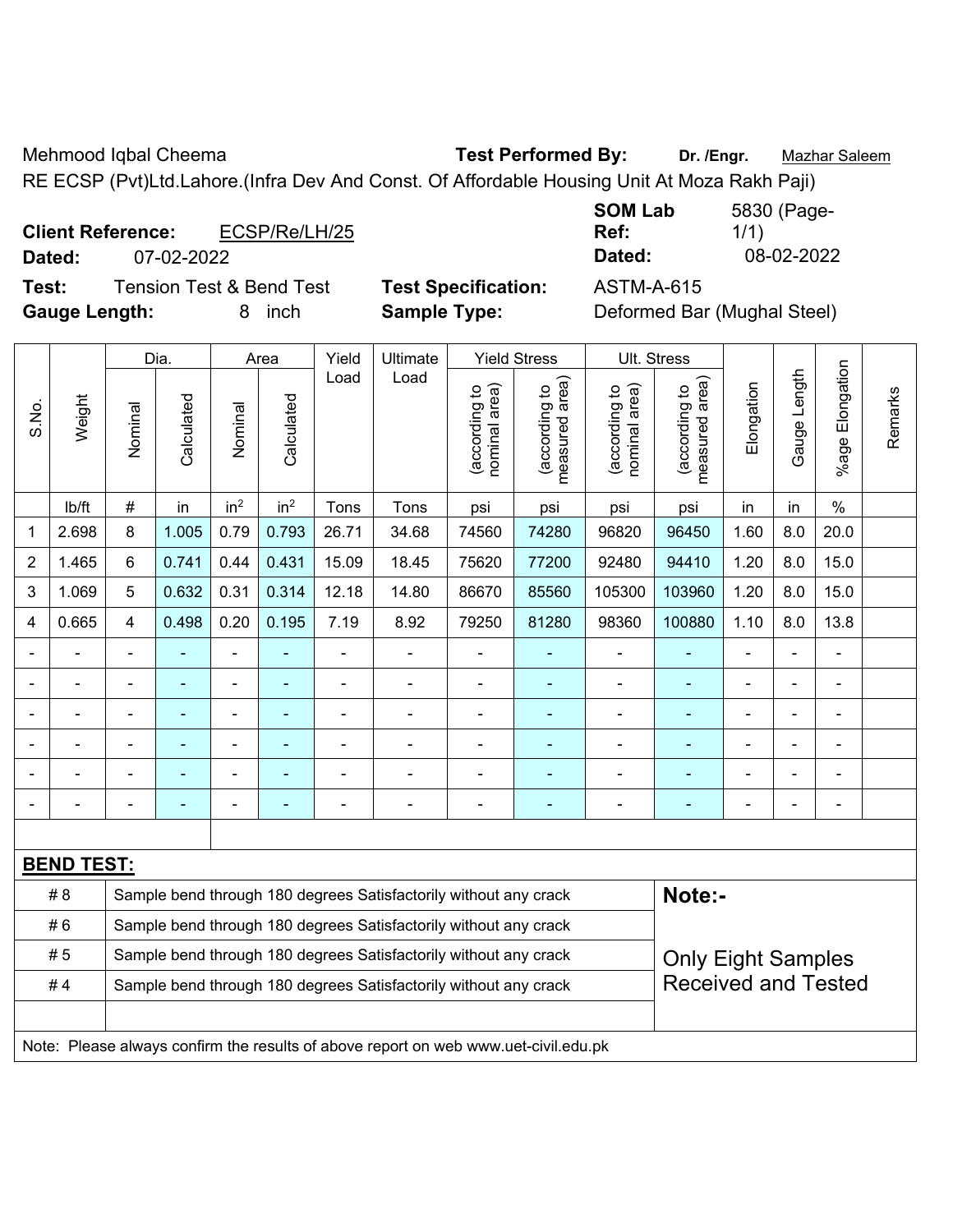Engr. Shahid Hussain **Test Performed By:** Dr. /Engr. **Asad Ali Gillani** 

PD GC Uni Fsd(Const.Of 6-Nos 10M Emp. Residences Category "HB" At New Campus GCU Fsd)

| <b>Client Reference:</b><br><b>GCUF/EC/3899</b><br>27-01-2022<br>Dated: |                            | <b>SOM Lab</b><br>Ref:<br>Dated: | 5831 (Page-<br>1/1<br>08-02-2022 |
|-------------------------------------------------------------------------|----------------------------|----------------------------------|----------------------------------|
| <b>Tension Test &amp; Bend Test</b><br>Test:                            | <b>Test Specification:</b> | <b>ASTM-A-615</b>                |                                  |
| <b>Gauge Length:</b><br><i>inch</i>                                     | <b>Sample Type:</b>        | Deformed Bar                     |                                  |

|       |                   | <b>Yield Stress</b><br>Dia.<br>Yield<br>Ultimate<br>Ult. Stress<br>Area             |                |                 |                 |                                                                  |                                                                  |                                |                                 |                                |                                 |                |                |                         |         |
|-------|-------------------|-------------------------------------------------------------------------------------|----------------|-----------------|-----------------|------------------------------------------------------------------|------------------------------------------------------------------|--------------------------------|---------------------------------|--------------------------------|---------------------------------|----------------|----------------|-------------------------|---------|
| S.No. | Weight            | Nominal                                                                             | Calculated     | Nominal         | Calculated      | Load                                                             | Load                                                             | nominal area)<br>(according to | (according to<br>measured area) | nominal area)<br>(according to | measured area)<br>(according to | Elongation     | Gauge Length   | Elongation<br>$%$ age I | Remarks |
|       | lb/ft             | $\#$                                                                                | in             | in <sup>2</sup> | in <sup>2</sup> | Tons                                                             | Tons                                                             | psi                            | psi                             | psi                            | psi                             | in             | in             | $\%$                    |         |
| 1     | 1.528             | 6                                                                                   | 0.756          | 0.44            | 0.449           | 16.33                                                            | 21.36                                                            | 81860                          | 80220                           | 107040                         | 104900                          | 1.20           | 8.0            | 15.0                    |         |
| 2     | 1.531             | 6                                                                                   | 0.757          | 0.44            | 0.450           | 16.21                                                            | 21.22                                                            | 81240                          | 79440                           | 106380                         | 104020                          | 1.10           | 8.0            | 13.8                    |         |
| 3     | 0.594             | 4                                                                                   | 0.472          | 0.20            | 0.175           | 6.22                                                             | 7.56                                                             | 68570                          | 78370                           | 83410                          | 95320                           | 1.00           | 8.0            | 12.5                    |         |
| 4     | 0.600             | 4                                                                                   | 0.473          | 0.20            | 0.176           | 6.22                                                             | 7.67                                                             | 68570                          | 77920                           | 84530                          | 96060                           | 1.10           | 8.0            | 13.8                    |         |
|       | $\blacksquare$    | $\blacksquare$                                                                      | $\blacksquare$ | ÷,              |                 | Ē,                                                               | $\blacksquare$                                                   | $\blacksquare$                 | $\overline{\phantom{a}}$        | $\blacksquare$                 |                                 | $\blacksquare$ | L,             | ä,                      |         |
|       | $\blacksquare$    | $\blacksquare$                                                                      | $\blacksquare$ | ÷,              | ٠               | L,                                                               | $\blacksquare$                                                   | $\blacksquare$                 | $\blacksquare$                  | $\blacksquare$                 | $\blacksquare$                  |                | ä,             | $\blacksquare$          |         |
|       | $\blacksquare$    |                                                                                     | $\blacksquare$ | ä,              | ٠               |                                                                  | $\blacksquare$                                                   | $\blacksquare$                 | $\blacksquare$                  | $\blacksquare$                 | ۰                               | ۳              |                | $\blacksquare$          |         |
|       |                   |                                                                                     |                | ÷               |                 |                                                                  |                                                                  |                                |                                 |                                |                                 |                |                | $\blacksquare$          |         |
|       | $\blacksquare$    |                                                                                     |                | ٠               |                 |                                                                  |                                                                  |                                | $\overline{\phantom{a}}$        |                                |                                 |                | $\blacksquare$ | $\blacksquare$          |         |
|       |                   | $\blacksquare$                                                                      | ۰              | -               | ÷               | Ē,                                                               | $\overline{a}$                                                   | $\blacksquare$                 | $\overline{\phantom{a}}$        | $\blacksquare$                 | $\blacksquare$                  | $\blacksquare$ | ÷,             | $\blacksquare$          |         |
|       |                   |                                                                                     |                |                 |                 |                                                                  |                                                                  |                                |                                 |                                |                                 |                |                |                         |         |
|       | <b>BEND TEST:</b> |                                                                                     |                |                 |                 |                                                                  |                                                                  |                                |                                 |                                |                                 |                |                |                         |         |
|       | #6                |                                                                                     |                |                 |                 |                                                                  | Sample bend through 180 degrees Satisfactorily without any crack |                                |                                 |                                | Note:-                          |                |                |                         |         |
|       | #4                |                                                                                     |                |                 |                 | Sample bend through 180 degrees Satisfactorily without any crack |                                                                  |                                |                                 |                                |                                 |                |                |                         |         |
|       |                   | <b>Only Six Samples</b>                                                             |                |                 |                 |                                                                  |                                                                  |                                |                                 |                                |                                 |                |                |                         |         |
|       |                   |                                                                                     |                |                 |                 |                                                                  |                                                                  |                                |                                 |                                | <b>Received and Tested</b>      |                |                |                         |         |
|       |                   |                                                                                     |                |                 |                 |                                                                  |                                                                  |                                |                                 |                                |                                 |                |                |                         |         |
|       |                   | Note: Please always confirm the results of above report on web www.uet-civil.edu.pk |                |                 |                 |                                                                  |                                                                  |                                |                                 |                                |                                 |                |                |                         |         |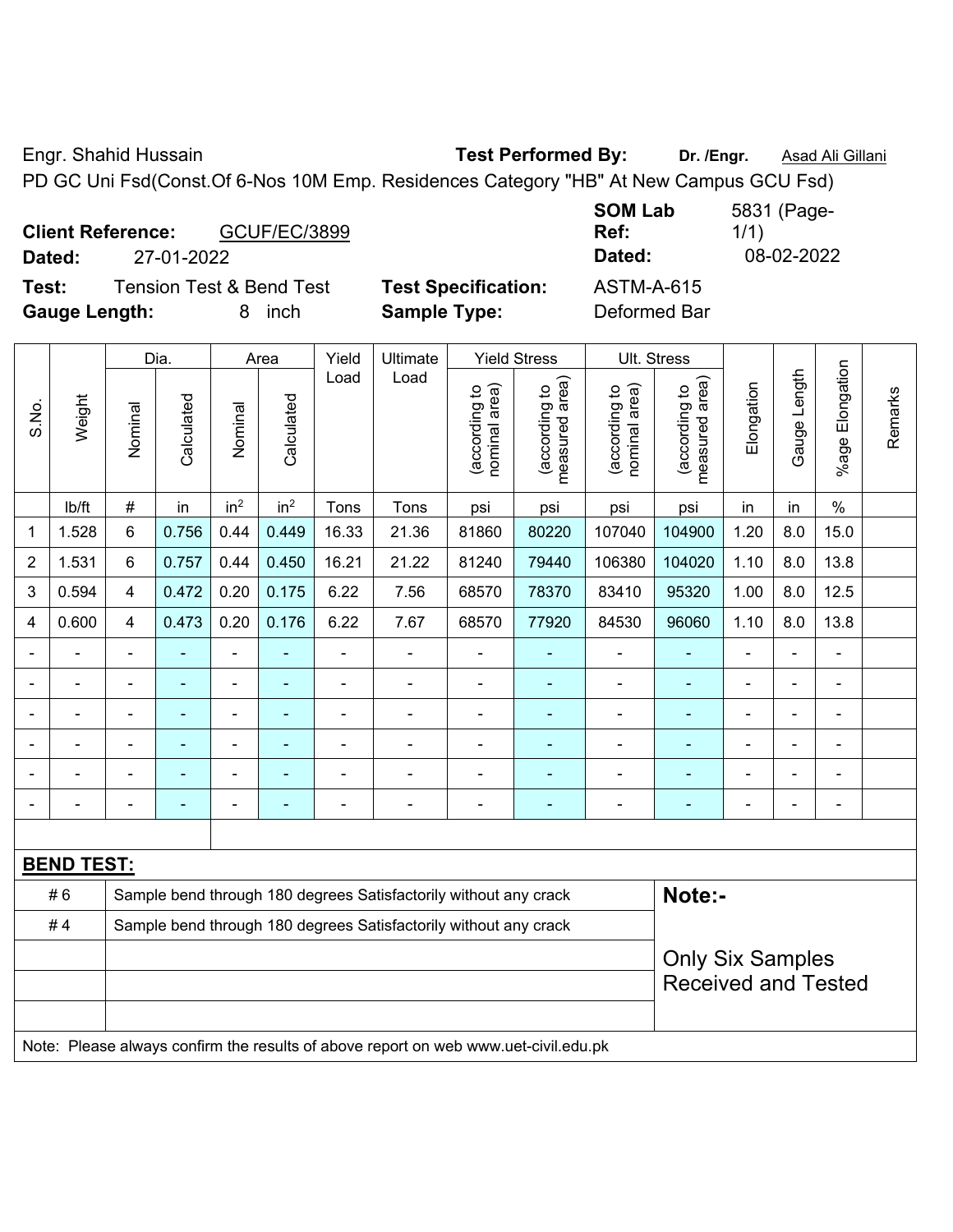Engr. Shahid Hussain **Test Performed By:** Dr. /Engr. **Asad Ali Gillani Engr.** Asad Ali Gillani PD GC Uni Fsd(Const.Of 12-Nos 03 Beds Apart. Category "C" At New Campus Govt College Uni Fsd)

| <b>Client Reference:</b><br><b>GCUF/EC/3890</b><br>24-01-2022<br>Dated: |                            | <b>SOM Lab</b><br>Ref:<br>Dated: | 5832 (Page-<br>1/1)<br>08-02-2022 |
|-------------------------------------------------------------------------|----------------------------|----------------------------------|-----------------------------------|
| <b>Tension Test &amp; Bend Test</b><br>Test:                            | <b>Test Specification:</b> | <b>ASTM-A-615</b>                |                                   |
| <b>Gauge Length:</b><br>inch                                            | <b>Sample Type:</b>        | Deformed Bar                     |                                   |

|                |                                                                                     |                         | Dia.           |                 | Area            | Yield                                                            | Ultimate                                                         | <b>Yield Stress</b>            | Ult. Stress                     |                                |                                 |                |                |                       |         |
|----------------|-------------------------------------------------------------------------------------|-------------------------|----------------|-----------------|-----------------|------------------------------------------------------------------|------------------------------------------------------------------|--------------------------------|---------------------------------|--------------------------------|---------------------------------|----------------|----------------|-----------------------|---------|
| S.No.          | Weight                                                                              | Nominal                 | Calculated     | Nominal         | Calculated      | Load                                                             | Load                                                             | nominal area)<br>(according to | (according to<br>measured area) | nominal area)<br>(according to | (according to<br>measured area) | Elongation     | Gauge Length   | Elongation<br>$%$ age | Remarks |
|                | lb/ft                                                                               | $\#$                    | in             | in <sup>2</sup> | in <sup>2</sup> | Tons                                                             | Tons                                                             | psi                            | psi                             | psi                            | psi                             | in             | in             | $\%$                  |         |
| 1              | 1.476                                                                               | 6                       | 0.743          | 0.44            | 0.434           | 13.63                                                            | 19.44                                                            | 68320                          | 69260                           | 97440                          | 98790                           | 1.50           | 8.0            | 18.8                  |         |
| $\overline{2}$ | 1.539                                                                               | 6                       | 0.759          | 0.44            | 0.452           | 13.68                                                            | 20.41                                                            | 68570                          | 66750                           | 102290                         | 99580                           | 1.70           | 8.0            | 21.3                  |         |
| 3              | 0.660                                                                               | $\overline{4}$          | 0.497          | 0.20            | 0.194           | 6.32                                                             | 9.03                                                             | 69700                          | 71850                           | 99600                          | 102680                          | 1.30           | 8.0            | 16.3                  |         |
| $\overline{4}$ | 0.663                                                                               | $\overline{4}$          | 0.498          | 0.20            | 0.195           | 7.65                                                             | 9.48                                                             | 84310                          | 86470                           | 104540                         | 107220                          | 1.10           | 8.0            | 13.8                  |         |
|                |                                                                                     | $\blacksquare$          |                | $\blacksquare$  |                 |                                                                  |                                                                  | $\blacksquare$                 | $\blacksquare$                  | $\blacksquare$                 |                                 | ä,             | ÷,             | ä,                    |         |
|                | $\blacksquare$                                                                      | $\blacksquare$          | ä,             | $\blacksquare$  | ÷,              | $\blacksquare$                                                   | ä,                                                               | $\overline{a}$                 | $\blacksquare$                  | $\blacksquare$                 | $\blacksquare$                  | $\blacksquare$ | $\blacksquare$ | $\blacksquare$        |         |
|                |                                                                                     | $\blacksquare$          | $\blacksquare$ | $\blacksquare$  |                 |                                                                  | $\blacksquare$                                                   | $\blacksquare$                 | $\blacksquare$                  | $\blacksquare$                 |                                 | ÷              | $\blacksquare$ | $\blacksquare$        |         |
|                |                                                                                     |                         |                |                 |                 |                                                                  |                                                                  |                                |                                 | $\blacksquare$                 |                                 |                | ÷              | $\overline{a}$        |         |
|                |                                                                                     |                         | $\blacksquare$ | $\blacksquare$  |                 |                                                                  |                                                                  |                                | $\blacksquare$                  |                                |                                 |                | ٠              | $\blacksquare$        |         |
|                |                                                                                     | $\blacksquare$          |                | $\blacksquare$  |                 |                                                                  | ۰                                                                | $\overline{\phantom{0}}$       | $\blacksquare$                  | $\blacksquare$                 |                                 | ÷              | ÷              | $\blacksquare$        |         |
|                |                                                                                     |                         |                |                 |                 |                                                                  |                                                                  |                                |                                 |                                |                                 |                |                |                       |         |
|                | <b>BEND TEST:</b>                                                                   |                         |                |                 |                 |                                                                  |                                                                  |                                |                                 |                                |                                 |                |                |                       |         |
|                | #6                                                                                  |                         |                |                 |                 |                                                                  | Sample bend through 180 degrees Satisfactorily without any crack |                                |                                 |                                | Note:-                          |                |                |                       |         |
|                | #4                                                                                  |                         |                |                 |                 | Sample bend through 180 degrees Satisfactorily without any crack |                                                                  |                                |                                 |                                |                                 |                |                |                       |         |
|                |                                                                                     | <b>Only Six Samples</b> |                |                 |                 |                                                                  |                                                                  |                                |                                 |                                |                                 |                |                |                       |         |
|                |                                                                                     |                         |                |                 |                 |                                                                  |                                                                  |                                |                                 |                                | <b>Received and Tested</b>      |                |                |                       |         |
|                |                                                                                     |                         |                |                 |                 |                                                                  |                                                                  |                                |                                 |                                |                                 |                |                |                       |         |
|                | Note: Please always confirm the results of above report on web www.uet-civil.edu.pk |                         |                |                 |                 |                                                                  |                                                                  |                                |                                 |                                |                                 |                |                |                       |         |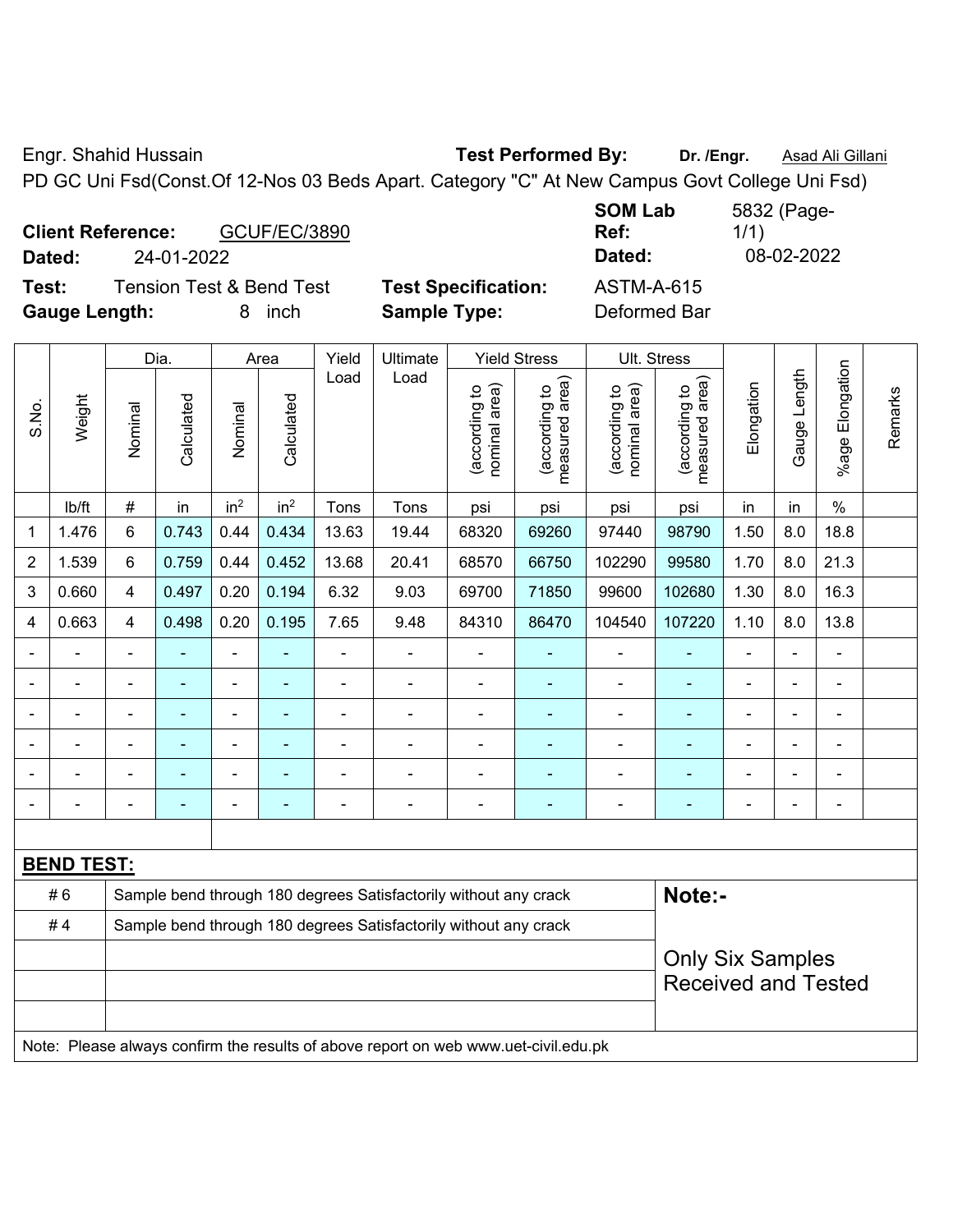Major Nadeem Ur Rehman ® **Test Performed By:** Dr. /Engr. **Bilal** 

RE ACES (pvt.) Ltd. Sector-I DHA Multan.(T.S Builders (pvt.) Ltd.)

|                      | <b>Client Reference:</b> | RE /T.S Builders/Test /01           |                            | <b>SUM LAD</b><br>Ref: |
|----------------------|--------------------------|-------------------------------------|----------------------------|------------------------|
| Dated:               | 31-01-2022               |                                     |                            | Dated:                 |
| Test:                |                          | <b>Tension Test &amp; Bend Test</b> | <b>Test Specification:</b> | <b>ASTM-A-615</b>      |
| <b>Gauge Length:</b> |                          | inch<br>8                           | <b>Sample Type:</b>        | Deformed Bar           |

**SOM Lab Ref:**  5833 (Page-1/1) **Dated:** 31-01-2022 **Dated:** 08-02-2022 **Text:** Test External Test Specification:  $\overline{X}$ 

|                |                                                                                     |                | Dia.           |                 | Area                                                             | Yield |                                                                  | Ult. Stress                    |                                                        |                                |                                 |                |              |                       |         |
|----------------|-------------------------------------------------------------------------------------|----------------|----------------|-----------------|------------------------------------------------------------------|-------|------------------------------------------------------------------|--------------------------------|--------------------------------------------------------|--------------------------------|---------------------------------|----------------|--------------|-----------------------|---------|
| S.No.          | Weight                                                                              | Nominal        | Calculated     | Nominal         | Calculated                                                       | Load  | Ultimate<br>Load                                                 | nominal area)<br>(according to | <b>Yield Stress</b><br>(according to<br>measured area) | nominal area)<br>(according to | (according to<br>measured area) | Elongation     | Gauge Length | Elongation<br>$%$ age | Remarks |
|                | Ib/ft                                                                               | #              | in             | in <sup>2</sup> | in <sup>2</sup>                                                  | Tons  | Tons                                                             | psi                            | psi                                                    | psi                            | psi                             | in             | in           | $\frac{0}{0}$         |         |
| 1              | 2.690                                                                               | 8              | 1.004          | 0.79            | 0.791                                                            | 27.08 | 34.48                                                            | 75610                          | 75520                                                  | 96250                          | 96120                           | 1.40           | 8.0          | 17.5                  |         |
| $\overline{2}$ | 2.685                                                                               | 8              | 1.002          | 0.79            | 0.789                                                            | 27.12 | 34.48                                                            | 75700                          | 75800                                                  | 96250                          | 96370                           | 1.30           | 8.0          | 16.3                  |         |
| 3              | 1.506                                                                               | 6              | 0.751          | 0.44            | 0.443                                                            | 15.11 | 19.39                                                            | 75720                          | 75210                                                  | 97180                          | 96530                           | 1.40           | 8.0          | 17.5                  |         |
| 4              | 1.506                                                                               | $6\phantom{a}$ | 0.751          | 0.44            | 0.443                                                            | 15.06 | 19.27                                                            | 75470                          | 74960                                                  | 96570                          | 95920                           | 1.30           | 8.0          | 16.3                  |         |
| 5              | 0.672                                                                               | $\overline{4}$ | 0.501          | 0.20            | 0.197                                                            | 6.90  | 8.36                                                             | 76100                          | 77260                                                  | 92180                          | 93580                           | 1.00           | 8.0          | 12.5                  |         |
| 6              | 0.680                                                                               | $\overline{4}$ | 0.505          | 0.20            | 0.200                                                            | 7.08  | 8.66                                                             | 78130                          | 78130                                                  | 95550                          | 95550                           | 1.00           | 8.0          | 12.5                  |         |
|                |                                                                                     |                |                |                 |                                                                  |       |                                                                  |                                |                                                        |                                |                                 |                |              |                       |         |
|                |                                                                                     |                |                | ä,              |                                                                  | L,    | $\blacksquare$                                                   |                                | $\overline{\phantom{0}}$                               | $\blacksquare$                 |                                 |                |              | ä,                    |         |
|                |                                                                                     |                |                | ä,              |                                                                  | Ē,    | ÷,                                                               |                                | $\blacksquare$                                         | $\blacksquare$                 |                                 | $\blacksquare$ |              | $\overline{a}$        |         |
|                |                                                                                     |                | $\blacksquare$ | $\blacksquare$  | $\overline{\phantom{a}}$                                         |       | $\blacksquare$                                                   | $\blacksquare$                 | $\overline{\phantom{0}}$                               | $\overline{\phantom{0}}$       | ÷,                              | $\blacksquare$ |              | L,                    |         |
|                |                                                                                     |                |                |                 |                                                                  |       |                                                                  |                                |                                                        |                                |                                 |                |              |                       |         |
|                | <b>BEND TEST:</b>                                                                   |                |                |                 |                                                                  |       |                                                                  |                                |                                                        |                                |                                 |                |              |                       |         |
|                | # 8                                                                                 |                |                |                 |                                                                  |       | Sample bend through 180 degrees Satisfactorily without any crack |                                |                                                        |                                | Note:-                          |                |              |                       |         |
|                | #6                                                                                  |                |                |                 |                                                                  |       | Sample bend through 180 degrees Satisfactorily without any crack |                                |                                                        |                                |                                 |                |              |                       |         |
|                | #4                                                                                  |                |                |                 | Sample bend through 180 degrees Satisfactorily without any crack |       | <b>Only Nine Samples</b>                                         |                                |                                                        |                                |                                 |                |              |                       |         |
|                |                                                                                     |                |                |                 |                                                                  |       |                                                                  |                                |                                                        |                                | <b>Received and Tested</b>      |                |              |                       |         |
|                |                                                                                     |                |                |                 |                                                                  |       |                                                                  |                                |                                                        |                                |                                 |                |              |                       |         |
|                | Note: Please always confirm the results of above report on web www.uet-civil.edu.pk |                |                |                 |                                                                  |       |                                                                  |                                |                                                        |                                |                                 |                |              |                       |         |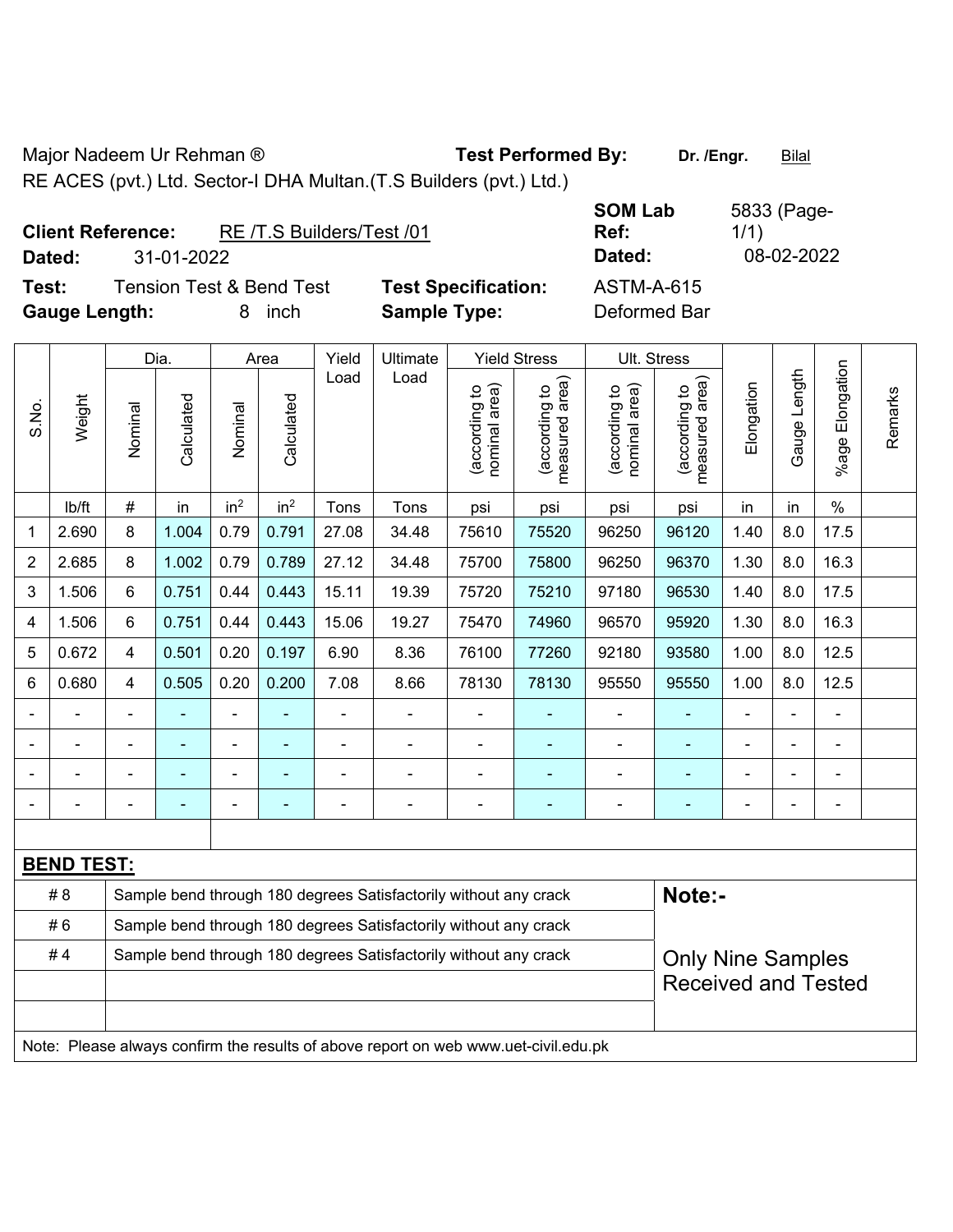Assistant Project Director, **Test Performed By:** Dr. /Engr. **Asad Ali Gillani** 

PMU-SBP Lahore.(Completion Of International Tennis Arena Lahore.(GS#552))

|                      | <b>Client Reference:</b> | ADP/PMU/SBP/LHR/22/224              |                            | <b>SOM Lab</b><br>Ref: | 5834 (Page-<br>1/1) |
|----------------------|--------------------------|-------------------------------------|----------------------------|------------------------|---------------------|
| Dated:               | 31-01-2022               |                                     |                            | Dated:                 | 08-02-2022          |
| Test:                |                          | <b>Tension Test &amp; Bend Test</b> | <b>Test Specification:</b> | <b>ASTM-A-615</b>      |                     |
| <b>Gauge Length:</b> |                          | inch<br>8                           | <b>Sample Type:</b>        | Deformed Bar           |                     |

|                          |                   |                | Dia.           |                              | Area                     | Yield                                                            | Ultimate                                                                            |                                | <b>Yield Stress</b>               |                                | Ult. Stress                     |                          |                              |                           |         |
|--------------------------|-------------------|----------------|----------------|------------------------------|--------------------------|------------------------------------------------------------------|-------------------------------------------------------------------------------------|--------------------------------|-----------------------------------|--------------------------------|---------------------------------|--------------------------|------------------------------|---------------------------|---------|
| S.No.                    | Weight            | Nominal        | Calculated     | Nominal                      | Calculated               | Load                                                             | Load                                                                                | nominal area)<br>(according to | (according to  <br>measured area) | nominal area)<br>(according to | (according to<br>measured area) | Elongation               | Gauge Length                 | Elongation<br>$%$ age $ $ | Remarks |
|                          | lb/ft             | $\#$           | in             | in <sup>2</sup>              | in <sup>2</sup>          | Tons                                                             | Tons                                                                                | psi                            | psi                               | psi                            | psi                             | in                       | in                           | $\%$                      |         |
| $\mathbf 1$              | 1.525             | 6              | 0.755          | 0.44                         | 0.448                    | 16.18                                                            | 20.08                                                                               | 81090                          | 79640                             | 100660                         | 98860                           | 1.60                     | 8.0                          | 20.0                      |         |
| $\overline{2}$           | 0.665             | $\overline{4}$ | 0.498          | 0.20                         | 0.195                    | 7.24                                                             | 8.97                                                                                | 79810                          | 81860                             | 98920                          | 101460                          | 1.20                     | 8.0                          | 15.0                      |         |
| $\blacksquare$           | ÷.                | $\blacksquare$ | $\blacksquare$ | ÷,                           | $\blacksquare$           | $\blacksquare$                                                   | $\blacksquare$                                                                      | $\blacksquare$                 | $\blacksquare$                    | $\blacksquare$                 | ٠                               | $\blacksquare$           | ÷,                           | $\blacksquare$            |         |
| $\overline{\phantom{0}}$ | $\blacksquare$    | $\blacksquare$ | ٠              | $\blacksquare$               | $\blacksquare$           | $\blacksquare$                                                   | $\qquad \qquad \blacksquare$                                                        | $\blacksquare$                 | $\blacksquare$                    | $\blacksquare$                 | $\qquad \qquad \blacksquare$    | $\blacksquare$           | $\blacksquare$               | $\blacksquare$            |         |
| $\overline{\phantom{0}}$ | ÷.                | ä,             | ä,             | $\blacksquare$               | ÷,                       | $\blacksquare$                                                   | $\blacksquare$                                                                      | $\blacksquare$                 | $\blacksquare$                    | $\overline{\phantom{a}}$       | ÷                               | $\blacksquare$           | $\blacksquare$               | $\blacksquare$            |         |
| $\blacksquare$           | $\blacksquare$    | $\blacksquare$ | ÷              | $\qquad \qquad \blacksquare$ | $\overline{\phantom{a}}$ | $\blacksquare$                                                   | $\blacksquare$                                                                      | $\blacksquare$                 | $\blacksquare$                    | $\blacksquare$                 | $\blacksquare$                  | $\overline{\phantom{0}}$ | $\qquad \qquad \blacksquare$ | $\overline{\phantom{a}}$  |         |
|                          |                   |                | $\blacksquare$ | $\blacksquare$               | $\blacksquare$           |                                                                  |                                                                                     | $\blacksquare$                 | $\blacksquare$                    | $\blacksquare$                 | ۰                               |                          |                              | $\blacksquare$            |         |
|                          |                   |                |                | ÷                            |                          |                                                                  |                                                                                     | ÷,                             |                                   | $\blacksquare$                 |                                 |                          | L.                           | $\blacksquare$            |         |
| $\overline{\phantom{0}}$ | ۰                 | $\blacksquare$ | $\blacksquare$ | ÷                            |                          |                                                                  | $\blacksquare$                                                                      | $\blacksquare$                 | $\blacksquare$                    | $\blacksquare$                 | $\overline{\phantom{0}}$        |                          | ÷                            | $\blacksquare$            |         |
| $\blacksquare$           | $\blacksquare$    | $\blacksquare$ | $\blacksquare$ | $\blacksquare$               | $\blacksquare$           | $\blacksquare$                                                   | $\blacksquare$                                                                      | $\blacksquare$                 | $\blacksquare$                    | $\blacksquare$                 | $\overline{\phantom{0}}$        | $\blacksquare$           | $\blacksquare$               | $\overline{\phantom{a}}$  |         |
|                          |                   |                |                |                              |                          |                                                                  |                                                                                     |                                |                                   |                                |                                 |                          |                              |                           |         |
|                          | <b>BEND TEST:</b> |                |                |                              |                          |                                                                  |                                                                                     |                                |                                   |                                |                                 |                          |                              |                           |         |
|                          | #6                |                |                |                              |                          |                                                                  | Sample bend through 180 degrees Satisfactorily without any crack                    |                                |                                   |                                | Note:-                          |                          |                              |                           |         |
|                          | #4                |                |                |                              |                          | Sample bend through 180 degrees Satisfactorily without any crack |                                                                                     |                                |                                   |                                |                                 |                          |                              |                           |         |
|                          |                   |                |                |                              |                          | <b>Only Four Samples</b>                                         |                                                                                     |                                |                                   |                                |                                 |                          |                              |                           |         |
|                          |                   |                |                |                              |                          |                                                                  |                                                                                     |                                |                                   |                                | <b>Received and Tested</b>      |                          |                              |                           |         |
|                          |                   |                |                |                              |                          |                                                                  |                                                                                     |                                |                                   |                                |                                 |                          |                              |                           |         |
|                          |                   |                |                |                              |                          |                                                                  | Note: Please always confirm the results of above report on web www.uet-civil.edu.pk |                                |                                   |                                |                                 |                          |                              |                           |         |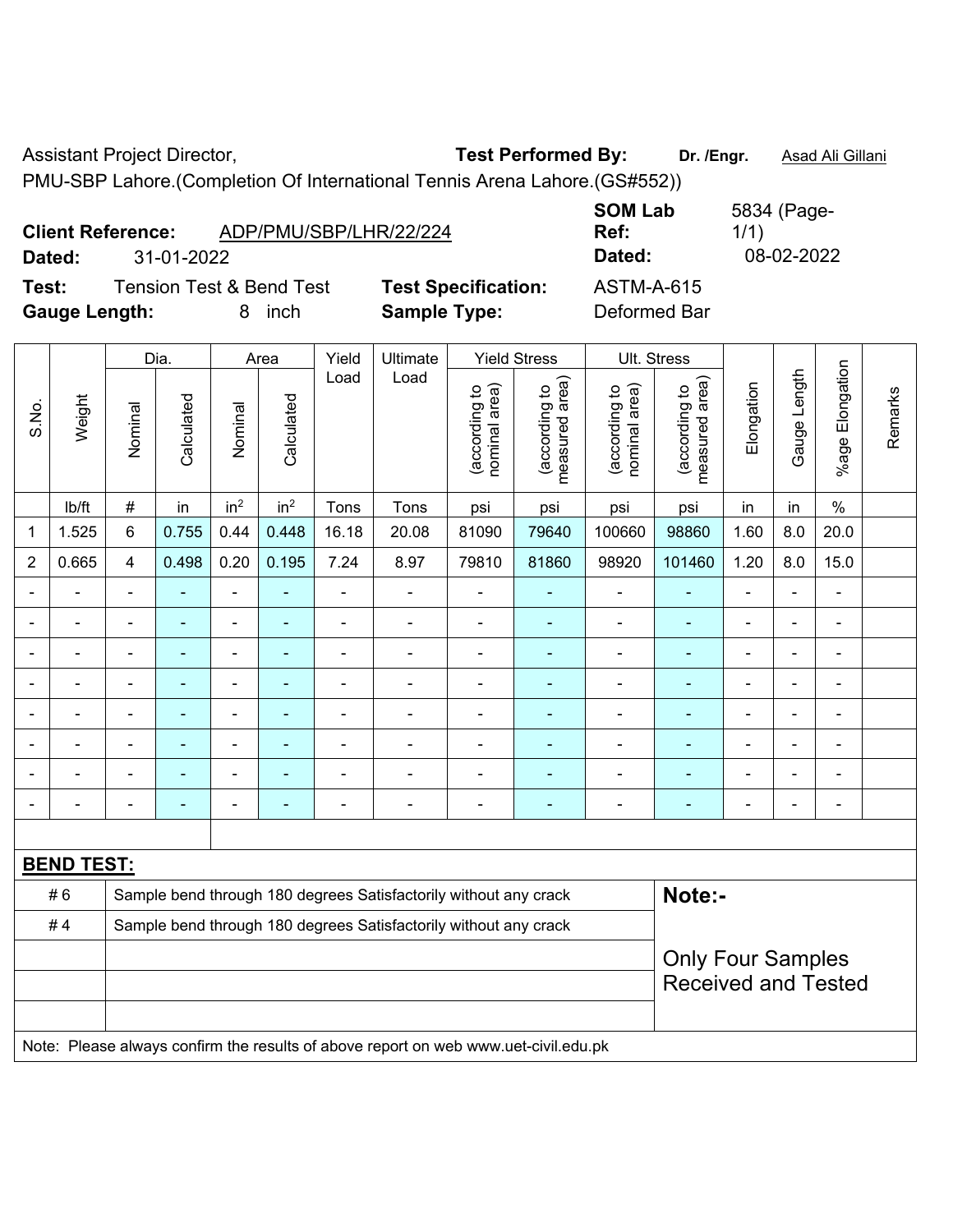Syed Mohsin Ali **Test Performed By:** Dr. /Engr. **Mazhar Saleem** 

RE QA/QC Department,Bahria Town Lhr.(Boundary Wall At Nishtar Block Sec"E" Bahria Town Lhr)

## **Client Reference:** QA/QC-Steel-2473

**Dated:** 31-01-2022 **Dated:** 08-02-2022

**Test:** Tension Test & Bend Test **Test Specification:** ASTM-A-615 **Gauge Length:** 8 inch **Sample Type:** Deformed Bar (FF Steel)

| <b>SOM Lab</b> | 5835 (Page- |
|----------------|-------------|
| Ref:           | 1/1)        |
| Dated:         | 08-02-2022  |
|                |             |

|                |                   |                         | Dia.           |                          | Area            | Yield                    | Ultimate                                                                            | <b>Yield Stress</b>            |                                 | Ult. Stress                    |                                 |                          |                |                 |         |
|----------------|-------------------|-------------------------|----------------|--------------------------|-----------------|--------------------------|-------------------------------------------------------------------------------------|--------------------------------|---------------------------------|--------------------------------|---------------------------------|--------------------------|----------------|-----------------|---------|
| S.No.          | Weight            | Nominal                 | Calculated     | Nominal                  | Calculated      | Load                     | Load                                                                                | nominal area)<br>(according to | measured area)<br>(according to | nominal area)<br>(according to | measured area)<br>(according to | Elongation               | Gauge Length   | %age Elongation | Remarks |
|                | lb/ft             | $\#$                    | in             | in <sup>2</sup>          | in <sup>2</sup> | Tons                     | Tons                                                                                | psi                            | psi                             | psi                            | psi                             | in                       | in             | $\%$            |         |
| 1              | 0.599             | $\overline{\mathbf{4}}$ | 0.473          | 0.20                     | 0.176           | 5.35                     | 7.34                                                                                | 59020                          | 67060                           | 80940                          | 91970                           | 1.00                     | 8.0            | 12.5            |         |
| $\overline{2}$ | 0.602             | 4                       | 0.475          | 0.20                     | 0.177           | 5.61                     | 7.49                                                                                | 61830                          | 69860                           | 82620                          | 93360                           | 1.00                     | 8.0            | 12.5            |         |
|                |                   | $\blacksquare$          |                | $\blacksquare$           | ۰               | $\blacksquare$           |                                                                                     |                                |                                 |                                |                                 | $\blacksquare$           | ä,             | ä,              |         |
| $\blacksquare$ |                   | $\blacksquare$          | $\blacksquare$ | $\overline{\phantom{a}}$ | $\blacksquare$  | $\blacksquare$           | $\blacksquare$                                                                      | $\overline{a}$                 | ۰                               | $\qquad \qquad \blacksquare$   | ٠                               | $\overline{\phantom{0}}$ | $\blacksquare$ | $\blacksquare$  |         |
| $\blacksquare$ |                   | $\blacksquare$          | ٠              | $\overline{a}$           | $\blacksquare$  | $\blacksquare$           | $\overline{\phantom{a}}$                                                            | $\blacksquare$                 | ٠                               | $\blacksquare$                 | $\overline{\phantom{a}}$        | $\overline{a}$           | $\blacksquare$ | $\blacksquare$  |         |
| $\blacksquare$ |                   | $\blacksquare$          |                | $\blacksquare$           | $\blacksquare$  | $\blacksquare$           | $\blacksquare$                                                                      | $\blacksquare$                 | ٠                               | $\blacksquare$                 | Ē,                              | $\blacksquare$           | $\blacksquare$ | $\blacksquare$  |         |
|                |                   | $\blacksquare$          | $\blacksquare$ | $\overline{\phantom{a}}$ | $\blacksquare$  | $\blacksquare$           | $\blacksquare$                                                                      | $\blacksquare$                 | ÷,                              | ۰                              | $\overline{\phantom{a}}$        | $\overline{a}$           | $\blacksquare$ | $\blacksquare$  |         |
|                |                   | L.                      |                | ۰                        |                 |                          | ٠                                                                                   | Ē,                             | ÷                               | ۰                              |                                 |                          | ÷              | $\blacksquare$  |         |
|                |                   |                         |                |                          |                 |                          |                                                                                     |                                |                                 |                                |                                 |                          |                | ٠               |         |
| $\blacksquare$ |                   | $\blacksquare$          | $\blacksquare$ | $\overline{\phantom{0}}$ | ÷               | $\overline{\phantom{0}}$ | ٠                                                                                   | ۰                              | ۰                               | $\qquad \qquad \blacksquare$   | ٠                               | $\overline{\phantom{0}}$ | $\blacksquare$ | $\blacksquare$  |         |
|                |                   |                         |                |                          |                 |                          |                                                                                     |                                |                                 |                                |                                 |                          |                |                 |         |
|                | <b>BEND TEST:</b> |                         |                |                          |                 |                          |                                                                                     |                                |                                 |                                |                                 |                          |                |                 |         |
|                | #4                |                         |                |                          |                 |                          | Sample bend through 180 degrees Satisfactorily without any crack                    |                                |                                 |                                | Note:-                          |                          |                |                 |         |
|                |                   |                         |                |                          |                 |                          |                                                                                     |                                |                                 |                                |                                 |                          |                |                 |         |
|                |                   |                         |                |                          |                 |                          |                                                                                     |                                |                                 |                                | <b>Only Three Samples</b>       |                          |                |                 |         |
|                |                   |                         |                |                          |                 |                          |                                                                                     |                                |                                 |                                | <b>Received and Tested</b>      |                          |                |                 |         |
|                |                   |                         |                |                          |                 |                          |                                                                                     |                                |                                 |                                |                                 |                          |                |                 |         |
|                |                   |                         |                |                          |                 |                          | Note: Please always confirm the results of above report on web www.uet-civil.edu.pk |                                |                                 |                                |                                 |                          |                |                 |         |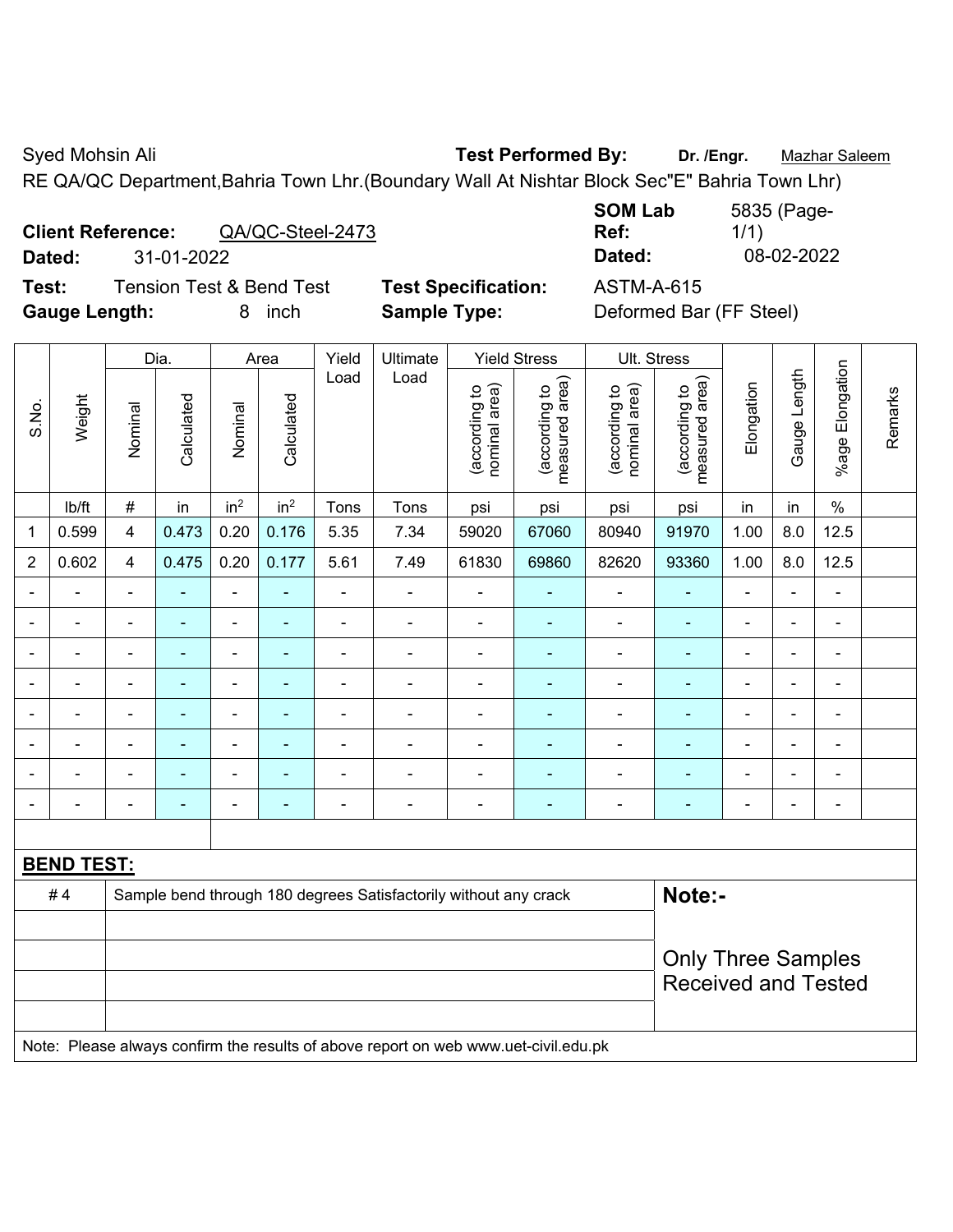Khalid Akhtar **Test Performed By:** Dr. /Engr. **Infan Ul Hasan** 

SA-RA Group,(ADB-201-2018(Lot 1)220Kv Double Circuit Transmission Line From D.I Khan To Zhob)

|        | <b>Client Reference:</b> |            | MIG/2022/239 |
|--------|--------------------------|------------|--------------|
| Dated: |                          | 08-02-2022 |              |
|        |                          | . –        |              |

**SOM Lab Ref:**  5836 (Page-1/1) **Dated:** 08-02-2022 **Dated:** 08-02-2022

**Test:** Tension Test & Bend Test **Test Specification:** ASTM-A-615 **Gauge Length:** 8 inch **Sample Type:** Deformed Bar(Kamran Steel)

| t Specification: |  |
|------------------|--|
| nple Type:       |  |

|                |                                                                                     |                                                                  | Dia.                                                                                        |                 | Area            | Yield                       | Ult. Stress                                                      |                                |                                             |                                |                                 |                |                          |                              |         |
|----------------|-------------------------------------------------------------------------------------|------------------------------------------------------------------|---------------------------------------------------------------------------------------------|-----------------|-----------------|-----------------------------|------------------------------------------------------------------|--------------------------------|---------------------------------------------|--------------------------------|---------------------------------|----------------|--------------------------|------------------------------|---------|
| S.No.          | Weight                                                                              | Nominal                                                          | Calculated                                                                                  | Nominal         | Calculated      | Load                        | Load                                                             | nominal area)<br>(according to | (according to<br>neasured area)<br>measured | nominal area)<br>(according to | (according to<br>measured area) | Elongation     | Gauge Length             | Elongation<br>%age           | Remarks |
|                | lb/ft                                                                               | #                                                                | in                                                                                          | in <sup>2</sup> | in <sup>2</sup> | Tons                        | Tons                                                             | psi                            | psi                                         | psi                            | psi                             | in             | in                       | $\%$                         |         |
| 1              | 2.626                                                                               | 8                                                                | 0.991                                                                                       | 0.79            | 0.772           | 24.92                       | 34.91                                                            | 69580                          | 71200                                       | 97470                          | 99740                           | 1.50           | 8.0                      | 18.8                         |         |
| $\overline{2}$ | 2.620                                                                               | 8                                                                | 0.990                                                                                       | 0.79            | 0.770           | 24.72                       | 34.61                                                            | 69010                          | 70810                                       | 96620                          | 99130                           | 1.50           | 8.0                      | 18.8                         |         |
| 3              | 2.623                                                                               | 8                                                                | 0.991                                                                                       | 0.79            | 0.771           | 24.77                       | 34.86                                                            | 69160                          | 70860                                       | 97330                          | 99730                           | 1.40           | 8.0                      | 17.5                         |         |
| 4              | 1.486                                                                               | 6                                                                | 0.746                                                                                       | 0.44            | 0.437           | 15.70                       | 20.39                                                            | 78690                          | 79230                                       | 102190                         | 102890                          | 1.30           | 8.0                      | 16.3                         |         |
| 5              | 1.492                                                                               | 6                                                                | 0.747                                                                                       | 0.44            | 0.438           | 14.34                       | 19.37                                                            | 71890                          | 72220                                       | 97080                          | 97520                           | 1.30           | 8.0                      | 16.3                         |         |
| 6              | 1.498                                                                               | 6                                                                | 0.44<br>0.440<br>73070<br>73070<br>98210<br>8.0<br>0.748<br>14.58<br>19.59<br>98210<br>1.30 |                 |                 |                             |                                                                  |                                |                                             |                                |                                 |                | 16.3                     |                              |         |
| $\overline{7}$ | 0.656                                                                               | 4                                                                | 0.496                                                                                       | 0.20            | 0.193           | 6.01                        | 8.46                                                             | 66320                          | 68730                                       | 93300                          | 96680                           | 1.20           | 8.0                      | 15.0                         |         |
| 8              | 0.676                                                                               | 4                                                                | 0.503                                                                                       | 0.20            | 0.199           | 6.07                        | 8.63                                                             | 66890                          | 67220                                       | 95210                          | 95690                           | 1.30           | 8.0                      | 16.3                         |         |
| 9              | 0.680                                                                               | 4                                                                | 0.505                                                                                       | 0.20            | 0.200           | 6.07                        | 8.74                                                             | 66890                          | 66890                                       | 96340                          | 96340                           | 1.20           | 8.0                      | 15.0                         |         |
|                |                                                                                     |                                                                  | $\overline{\phantom{0}}$                                                                    |                 |                 | ä,                          | ÷.                                                               | $\overline{a}$                 | ۰                                           | $\overline{a}$                 |                                 | $\blacksquare$ | $\overline{\phantom{0}}$ | $\blacksquare$               |         |
|                | <b>Witnessed By:</b>                                                                |                                                                  |                                                                                             |                 |                 | Sohaib Ali(Sub Engr.Nespak) |                                                                  |                                |                                             |                                |                                 |                |                          |                              |         |
|                | <b>BEND TEST:</b>                                                                   |                                                                  |                                                                                             |                 |                 |                             |                                                                  |                                |                                             |                                |                                 |                |                          |                              |         |
|                | $sr.+$ (1-3)                                                                        |                                                                  |                                                                                             |                 |                 |                             | Sample bend through 180 degrees Satisfactorily without any crack |                                |                                             |                                | Note:-                          |                |                          |                              |         |
|                | $sr.#(4-6)$                                                                         |                                                                  |                                                                                             |                 |                 |                             | Sample bend through 180 degrees Satisfactorily without any crack |                                |                                             |                                |                                 |                |                          |                              |         |
|                | $sr.#(7-9)$                                                                         | Sample bend through 180 degrees Satisfactorily without any crack |                                                                                             |                 |                 |                             |                                                                  |                                |                                             |                                |                                 |                |                          | <b>Only Eighteen Samples</b> |         |
|                |                                                                                     |                                                                  |                                                                                             |                 |                 |                             |                                                                  |                                |                                             |                                | <b>Received and Tested</b>      |                |                          |                              |         |
|                |                                                                                     |                                                                  |                                                                                             |                 |                 |                             |                                                                  |                                |                                             |                                |                                 |                |                          |                              |         |
|                | Note: Please always confirm the results of above report on web www.uet-civil.edu.pk |                                                                  |                                                                                             |                 |                 |                             |                                                                  |                                |                                             |                                |                                 |                |                          |                              |         |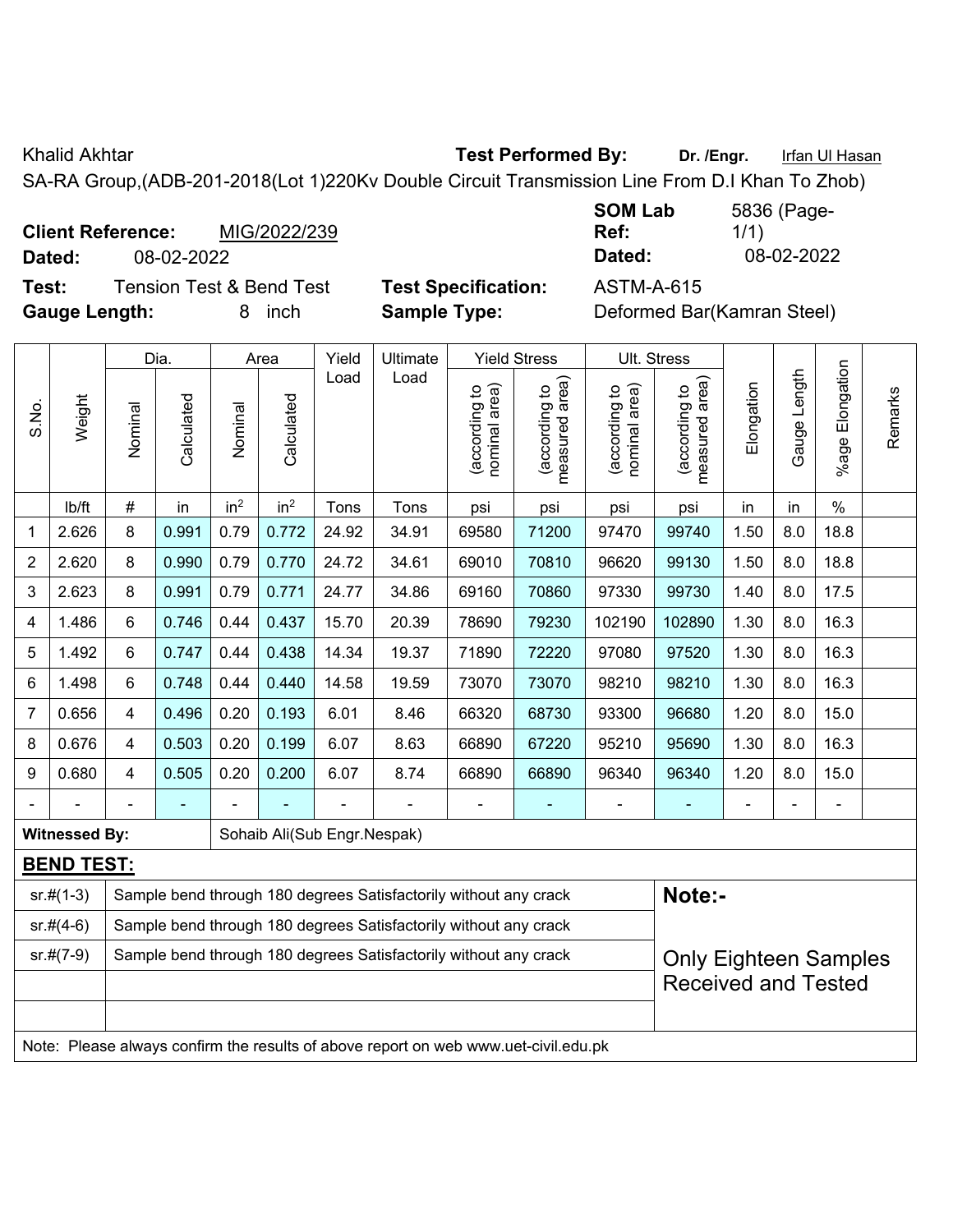Mr. Farooq Akhtar **Test Performed By: Dr. /Engr.** Mazhar Saleem

PM Elite Engg. DHA Total Parco Lahore.(Total Parco Filling Station DHA Ph-III Sec-X Lahore)

**Client Reference:** Nil

**Dated:** 08-02-2022 **Dated:** 08-02-2022

**Test:** Tension Test & Bend Test **Test Specification:** ASTM-A-615 **Gauge Length:** 8 inch **Sample Type:** Deformed Bar (Kamran Steel)

| <b>SOM Lab</b> | 5837 (Page- |
|----------------|-------------|
| Ref:           | 1/1)        |
| Dated:         | 08-02-2022  |

|                                                                        |                   | Dia.           |                | Area            |                          | Yield          | Ultimate                                                                            |                                | <b>Yield Stress</b>             |                                | <b>Ult. Stress</b>              |                |                |                 |         |
|------------------------------------------------------------------------|-------------------|----------------|----------------|-----------------|--------------------------|----------------|-------------------------------------------------------------------------------------|--------------------------------|---------------------------------|--------------------------------|---------------------------------|----------------|----------------|-----------------|---------|
| S.No.                                                                  | Weight            | Nominal        | Calculated     | Nominal         | Calculated               | Load           | Load                                                                                | nominal area)<br>(according to | (according to<br>measured area) | nominal area)<br>(according to | (according to<br>measured area) | Elongation     | Gauge Length   | %age Elongation | Remarks |
|                                                                        | lb/ft             | $\#$           | in             | in <sup>2</sup> | in <sup>2</sup>          | Tons           | Tons                                                                                | psi                            | psi                             | psi                            | psi                             | in             | in             | $\frac{0}{0}$   |         |
| 1                                                                      | 1.478             | $6\phantom{1}$ | 0.743          | 0.44            | 0.434                    | 12.80          | 18.62                                                                               | 64180                          | 65060                           | 93350                          | 94640                           | 1.30           | 8.0            | 16.3            |         |
| $\overline{2}$                                                         | 1.468             | $\,6\,$        | 0.741          | 0.44            | 0.431                    | 13.25          | 18.25                                                                               | 66430                          | 67810                           | 91460                          | 93370                           | 1.50           | 8.0            | 18.8            |         |
| 3                                                                      | 0.686             | $\overline{4}$ | 0.507          | 0.20            | 0.202                    | 6.32           | 8.74                                                                                | 69700                          | 69010                           | 96340                          | 95380                           | 1.20           | 8.0            | 15.0            |         |
| 4                                                                      | 0.671             | 4              | 0.501          | 0.20            | 0.197                    | 6.27           | 8.56                                                                                | 69130                          | 70190                           | 94420                          | 95860                           | 1.10           | 8.0            | 13.8            |         |
| $\blacksquare$                                                         | ä,                |                | ÷              | $\blacksquare$  | $\blacksquare$           | $\blacksquare$ | $\blacksquare$                                                                      | $\blacksquare$                 | $\blacksquare$                  | $\blacksquare$                 | ٠                               | $\blacksquare$ | ä,             | $\blacksquare$  |         |
|                                                                        | $\blacksquare$    |                | ٠              | $\blacksquare$  | $\blacksquare$           | $\blacksquare$ | $\blacksquare$                                                                      | $\blacksquare$                 | $\blacksquare$                  | $\overline{\phantom{a}}$       | ٠                               | $\blacksquare$ | ä,             | $\blacksquare$  |         |
|                                                                        | $\blacksquare$    |                | ÷,             | $\blacksquare$  | $\blacksquare$           | $\blacksquare$ | $\blacksquare$                                                                      | $\blacksquare$                 | $\blacksquare$                  | $\blacksquare$                 | ä,                              | $\blacksquare$ | ä,             | $\blacksquare$  |         |
|                                                                        |                   |                | $\blacksquare$ | $\blacksquare$  | $\overline{\phantom{a}}$ |                |                                                                                     | ä,                             | $\blacksquare$                  | Ē,                             |                                 |                | ÷              | $\blacksquare$  |         |
|                                                                        |                   |                |                | ۰               |                          |                |                                                                                     |                                | $\blacksquare$                  | $\blacksquare$                 | $\overline{\phantom{0}}$        |                |                | $\blacksquare$  |         |
|                                                                        | $\blacksquare$    |                | $\blacksquare$ | $\blacksquare$  | $\blacksquare$           |                | $\blacksquare$                                                                      | $\overline{\phantom{a}}$       | $\blacksquare$                  | $\blacksquare$                 | $\blacksquare$                  | $\blacksquare$ | $\blacksquare$ | $\blacksquare$  |         |
|                                                                        |                   |                |                |                 |                          |                |                                                                                     |                                |                                 |                                |                                 |                |                |                 |         |
|                                                                        | <b>BEND TEST:</b> |                |                |                 |                          |                |                                                                                     |                                |                                 |                                |                                 |                |                |                 |         |
| #6<br>Sample bend through 180 degrees Satisfactorily without any crack |                   |                |                |                 |                          |                |                                                                                     |                                |                                 |                                | Note:-                          |                |                |                 |         |
|                                                                        | #4                |                |                |                 |                          |                | Sample bend through 180 degrees Satisfactorily without any crack                    |                                |                                 |                                |                                 |                |                |                 |         |
|                                                                        |                   |                |                |                 |                          |                |                                                                                     |                                |                                 |                                | <b>Only Six Samples</b>         |                |                |                 |         |
|                                                                        |                   |                |                |                 |                          |                |                                                                                     |                                |                                 |                                | <b>Received and Tested</b>      |                |                |                 |         |
|                                                                        |                   |                |                |                 |                          |                |                                                                                     |                                |                                 |                                |                                 |                |                |                 |         |
|                                                                        |                   |                |                |                 |                          |                | Note: Please always confirm the results of above report on web www.uet-civil.edu.pk |                                |                                 |                                |                                 |                |                |                 |         |